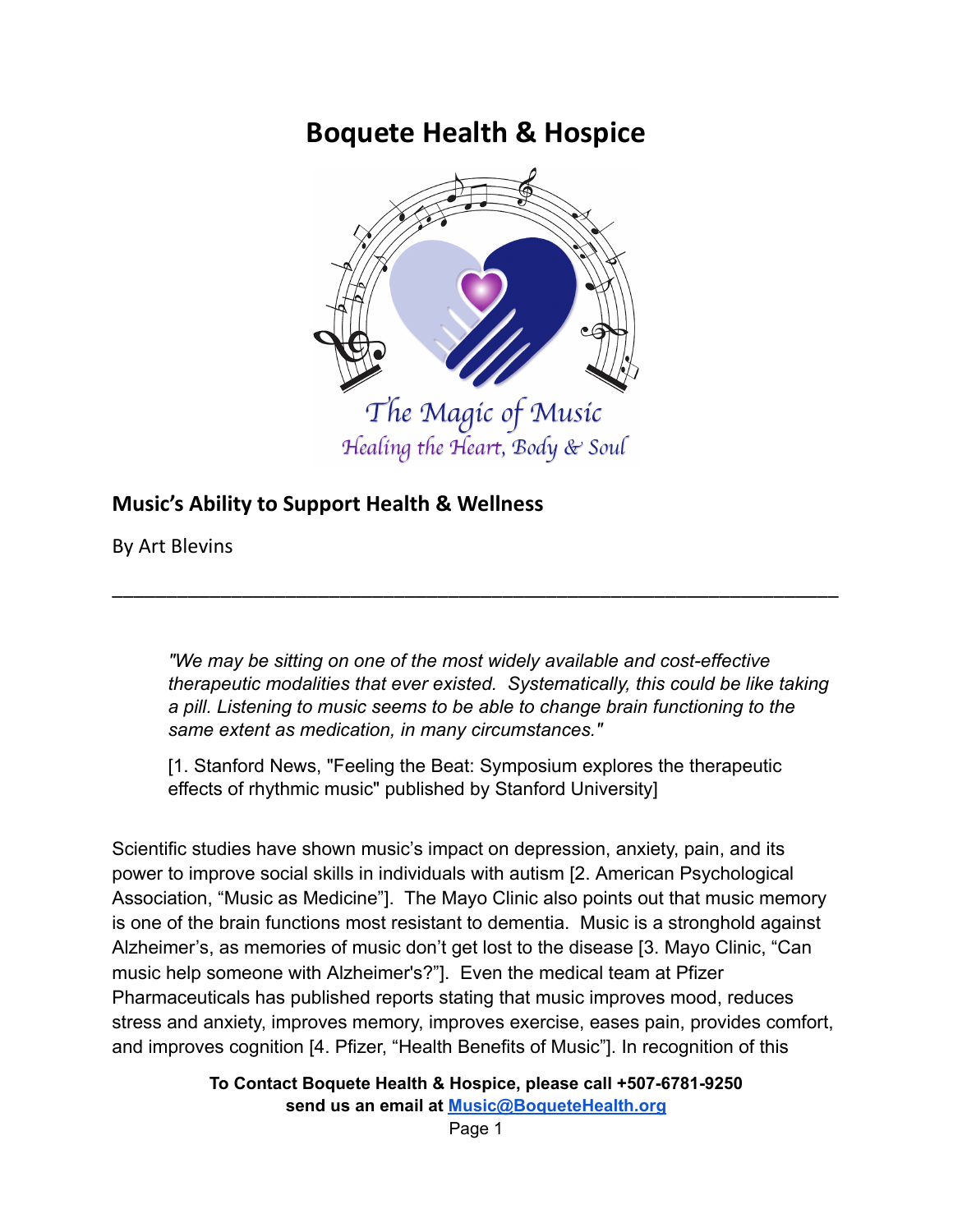capacity of music, more hospitals around the world are using music therapy before surgery, based on research from the University of Pennsylvania which reveals that music is as powerful as a pharmaceutical sedative in reducing patients' anxiety. [5. Penn Medicine News, "Music Can Be a Viable Alternative to Medications in Reducing Anxiety Before Anesthesia Procedures"]

The Magic that happens with Music is not only when listening but also in participating by moving to the music or participating in creating the vibrations yourself. As an example, one of every three senior citizens over the age of 65 suffers at least one fall during the course of a year, but music can help! A 2011 study worked with a group of at-risk senior citizens to walk and perform various movements in time to music, and the group experienced 54% fewer falls than the control group. Similar programs of movement to music appear to improve the mobility of patients with Parkinson's disease. [6. Harvard Medical School, "Music and Health"]

This study on music, senior citizens, and falls begins to hint at not only the medical benefits of music but also the 'wellness' benefits of music. What exactly do we mean by 'wellness'? Here's how Pfizer defines wellness:

*"Wellness is the act of practicing healthy habits on a daily basis to attain better physical and mental health outcomes so that instead of just surviving, you're thriving."* [7. Pfizer, "What Is Wellness?"]

To further expand on the concept of wellness, the following graphic compares the medical paradigm with the wellness paradigm. [8. Global Wellness Institute, "What Is Wellness?"]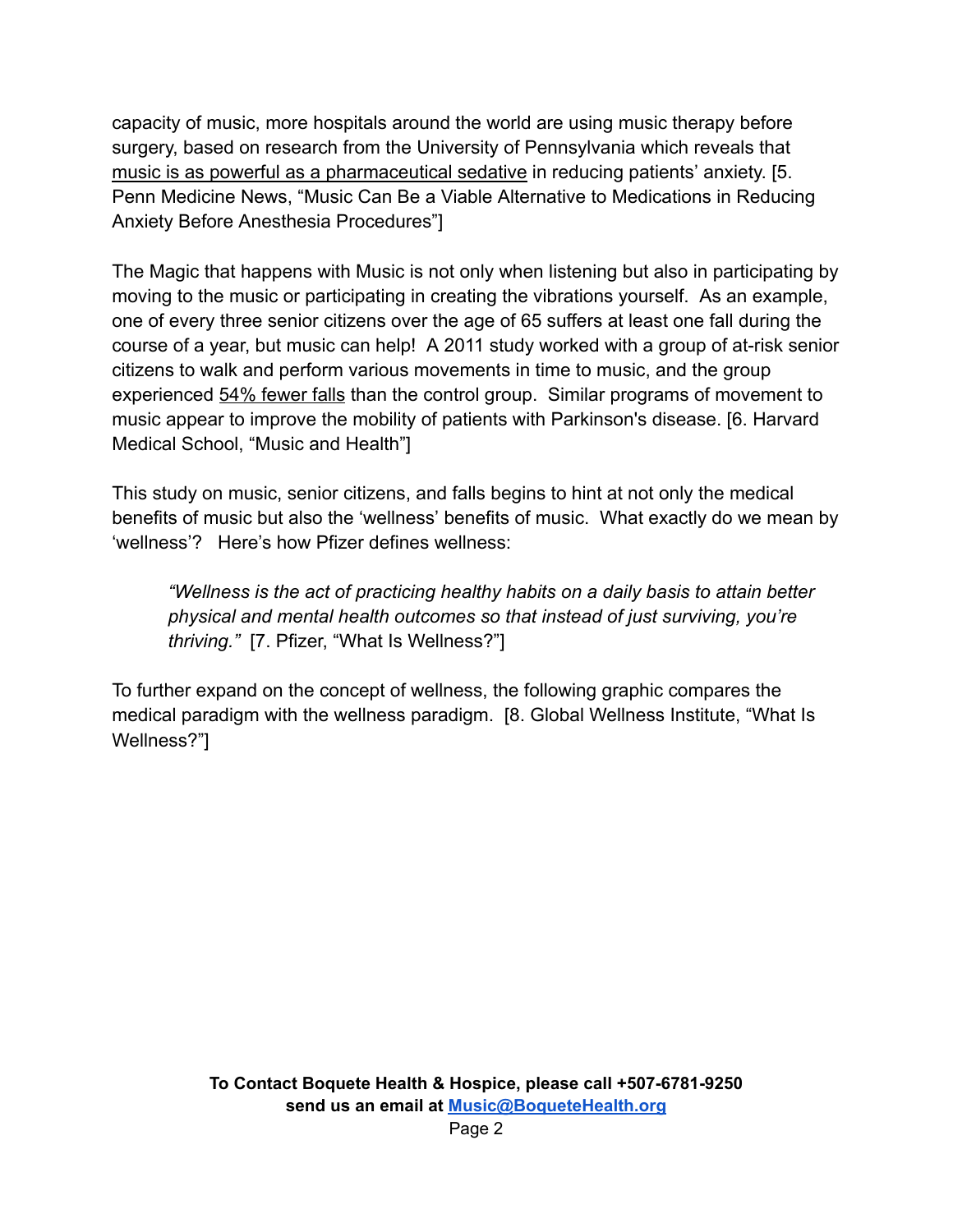**Poor Health** 

# **Health Continuum**

**Optimal State** Of Well-being

| <b>Medical Paradigm</b>         | <b>Wellness Paradigm</b>  |
|---------------------------------|---------------------------|
| <b>Feel better</b>              | Thrive                    |
| <b>Treat &amp; cure illness</b> | Maintain & improve health |
| Corrective                      | Preventive                |
| <b>Episodic</b>                 | <b>Holistic</b>           |
| <b>Clinical-responsibility</b>  | Individual responsibility |
| Compartmentalized               | Integrated into life      |

What is the connection between wellness and music? Music is emerging as one of the hottest trends in wellness, and wellness concepts are shaking up the massive music industry. "Wellness music" is being born, and the trend takes so many forms. Funding for medical studies on music's impact on the brain is really heating up, with researchers using biofeedback, AI (Artificial Intelligence), and machine learning to identify how music's structural properties (such as beat, key, chord progression, and timbre) specifically impact biometrics like heart rate, brain waves and sleep patterns—so they can develop music as precision-medicine for everything from pain to PTSD. "Wellness" is becoming a new mode of listening— beyond the artist or genre. From the music industry pivoting to "wellness" music to new technologies that capture our biometric data to create personalized, healing soundscapes—music is undergoing a sudden wellness transformation. [9. Global Wellness Summit, "Wellness Music"]

One of the most provocative developments: the rise of "generative," AI-powered music apps and technology platforms that pull your biological, psychological, and situational data to create an utterly unique, custom-made-for-you, always-changing soundscape—to improve your mental and physical health any time you want to tune in. New technologies and apps are radically reimagining how music can become a deeply personalized precision medicine. [10. Global Wellness Summit, "Wellness Music"]

The Magic of Music program at Boquete Health & Hospice is ramping up to focus not only on the medical paradigm of music helping patients with degenerative brain diseases but also on music wellness efforts. Initially, we plan to engage in music wellness education, promotional efforts, and if interest builds we hope to offer several programs in the future that include not only passive listening guidance for individuals but also opportunities for wellness through active participation.

**To Contact Boquete Health & Hospice, please call +507-6781-9250 send us an email at [Music@BoqueteHealth.org](mailto:Music@boquetehospice.org)**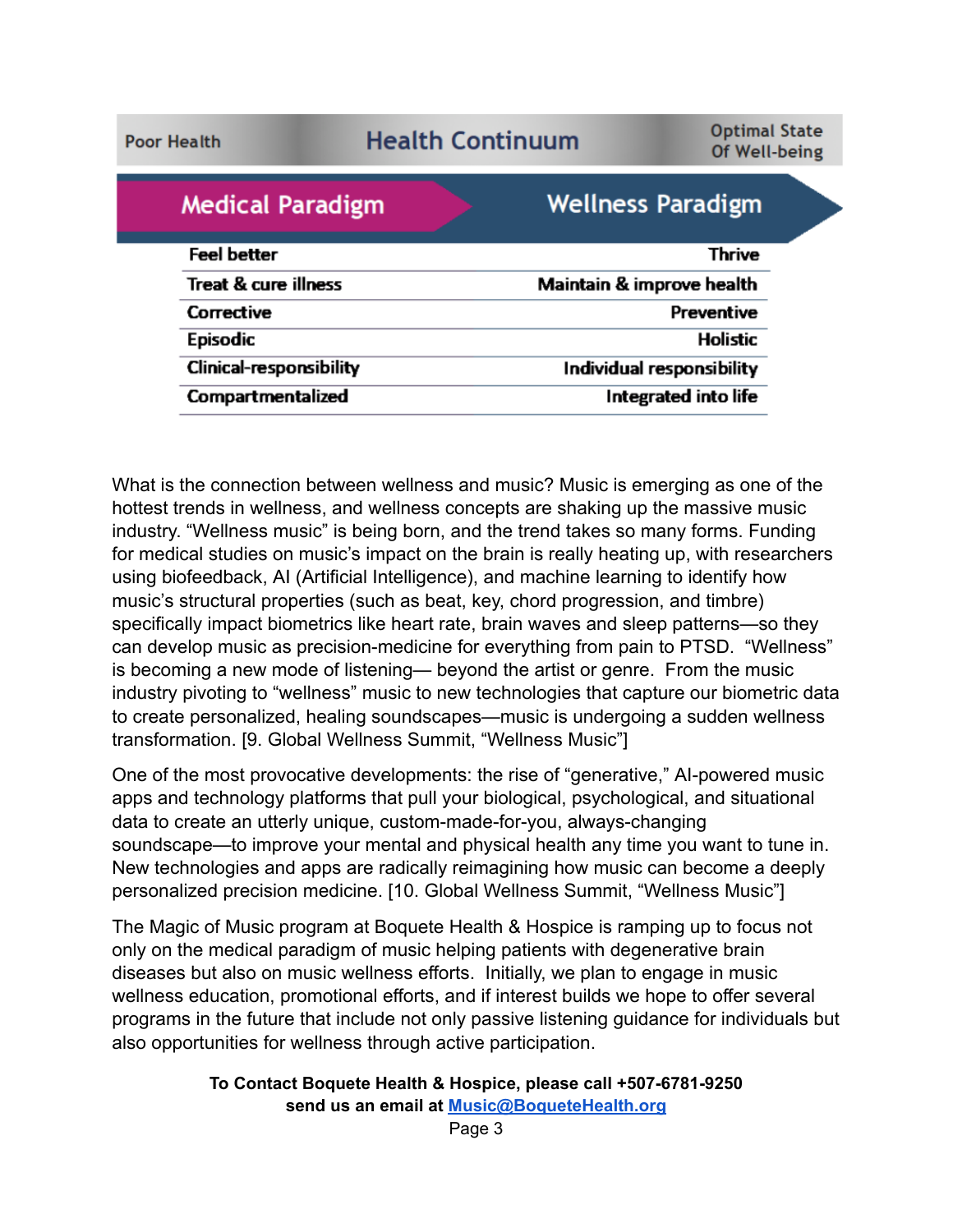#### Our Mission Statement for the Magic of Music program is:

- *● support people in their health and wellness needs by providing Music information, equipment and, volunteer services*
- *● inform and promote health and wellness aided by Music*

#### **The Magic of Music Team members:**

Val Strahl, Beverly Stearns, Chuck High, Sandy Dillon, and Art Blevins.

## For more information, please call Boquete Health & Hospice

## (+507) 6781-9250

#### References:

[1. Stanford News, "Feeling the Beat: Symposium explores the therapeutic effects of rhythmic music" published by Stanford University] <https://news.stanford.edu/news/2006/may31/brainwave-053106.html>

[2. American Psychological Association, "Music as Medicine"] <https://www.apa.org/monitor/2013/11/music>

[3. Mayo Clinic, "Can music help someone with Alzheimer's?"] [https://www.mayoclinic.org/diseases-conditions/alzheimers-disease/expert-answers/mu](https://www.mayoclinic.org/diseases-conditions/alzheimers-disease/expert-answers/music-and-alzheimers/faq-20058173) [sic-and-alzheimers/faq-20058173](https://www.mayoclinic.org/diseases-conditions/alzheimers-disease/expert-answers/music-and-alzheimers/faq-20058173)

[4. Pfizer, "Health Benefits of Music"] <https://www.gethealthystayhealthy.com/articles/10-health-benefits-of-music>

[5. Penn Medicine News, "Music Can Be a Viable Alternative to Medications in Reducing Anxiety Before Anesthesia Procedures"] [https://www.pennmedicine.org/news/news-releases/2019/july/music-can-be-a-viable-alt](https://www.pennmedicine.org/news/news-releases/2019/july/music-can-be-a-viable-alternative-to-medications-in-reducing-anxiety-before-anesthesia-procedures) [ernative-to-medications-in-reducing-anxiety-before-anesthesia-procedures](https://www.pennmedicine.org/news/news-releases/2019/july/music-can-be-a-viable-alternative-to-medications-in-reducing-anxiety-before-anesthesia-procedures)

[6. Harvard Medical School, "Music and Health"] <https://www.health.harvard.edu/staying-healthy/music-and-health>

[7. Pfizer, "What Is Wellness?"] <https://www.pfizer.com/health-wellness/wellness/what-is-wellness>

> **To Contact Boquete Health & Hospice, please call +507-6781-9250 send us an email at [Music@BoqueteHealth.org](mailto:Music@boquetehospice.org)**

Page 4